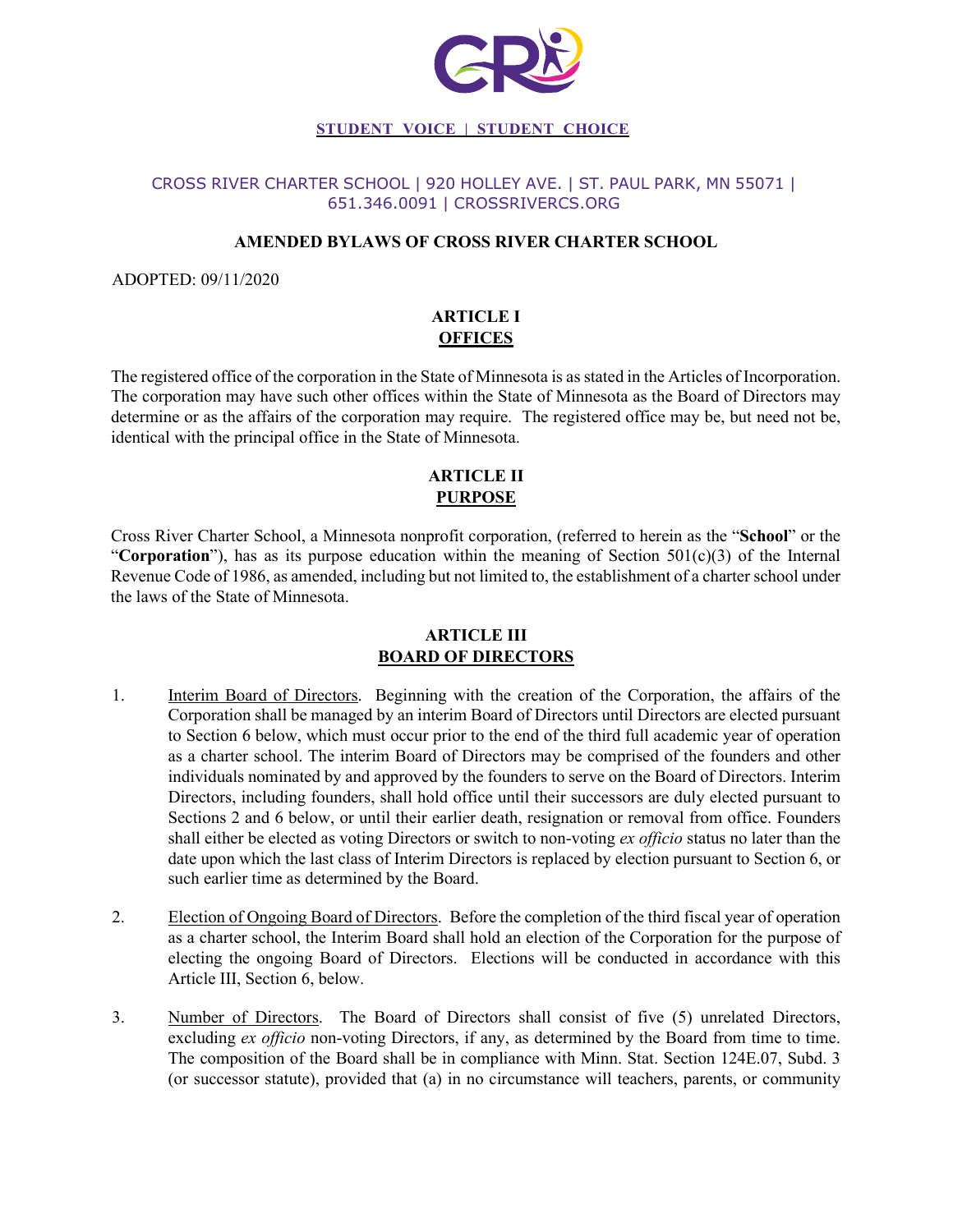

### CROSS RIVER CHARTER SCHOOL | 920 HOLLEY AVE. | ST. PAUL PARK, MN 55071 | 651.346.0091 | CROSSRIVERCS.ORG

members comprise a majority of the Board of Directors, and (b) other than as set forth in the foregoing, in no circumstance will any specific majority be required.

- 4. Advisors to the Board of Directors. The following may, at their option, sit as non-voting advisors *ex officio* to the Board of Directors:
	- a. The Corporation's Executive Director or chief administrator, and its Chief Financial Officer;
	- b. A representative of the Corporation's Parent-Teacher Organization, fundraising foundation, or other similar ancillary organization, if any.
- 5. Powers. The Board of Directors shall conduct or direct the affairs of the Corporation and exercise its powers, subject to the limitations of Minn. Stat. Chapter 317A and Section 124E (or successor statutes), the Articles of Incorporation, these Bylaws, and by any other controlling law. The Board of Directors may delegate the management of the activities of the Corporation to others. The Board may exercise all powers of the Corporation and perform all acts which are not prohibited by law, by the Articles or by these Bylaws, all as may be amended, including but not limited to the following specific powers:
	- a. To select and remove officers, agents, and employees of the Corporation; to prescribe powers and duties for them; and to fix their compensation;
	- b. To manage, and oversee the affairs and activities of the Corporation, and to make rules and regulations;
	- c. To enter into contracts, leases, and other agreements which are, in the judgment of the Board of Directors, necessary or desirable in obtaining the purposes of promoting the interests of the Corporation;
	- d. To acquire real or personal property, by purchase, exchange, lease, gift, devise, bequest, or otherwise, and to hold, improve, lease, sublease, mortgage, transfer in trust, encumber, convey, or otherwise dispose of such property;
	- e. To borrow money, incur debt, and to execute and deliver promissory notes, bonds, debentures, deeds of trust, mortgages, pledges, hypothecations, and other evidences of debt and securities;
	- f. To indemnify and maintain insurance on behalf of any of its Directors, officers, employees, or agents for liability asserted against or incurred by such person in such capacity or arising out of such person's status as such, subject to the provisions of Minn. Stat. Chapter 317A (or successor statute) and the limitations noted in these bylaws; and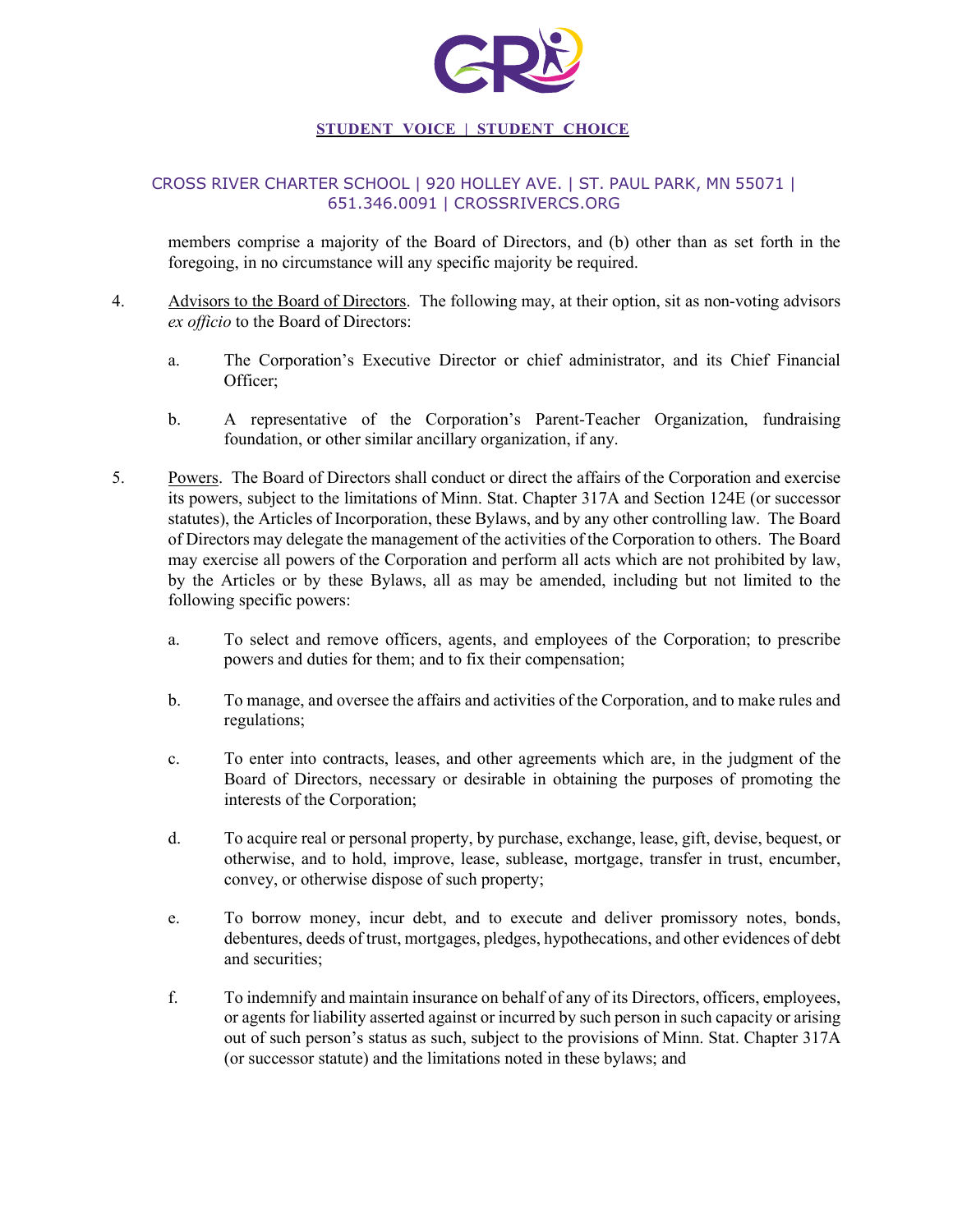

### CROSS RIVER CHARTER SCHOOL | 920 HOLLEY AVE. | ST. PAUL PARK, MN 55071 | 651.346.0091 | CROSSRIVERCS.ORG

- g. To remove Directors.
- 6. Election of Directors. Election of Directors shall take place as follows:
	- a. *Staggered Terms*. The election of Directors shall be in compliance with Minn. Stat. Section 124E.07 (or successor statute). Except for *ex officio* non-voting Directors, the Board of Directors shall be divided into three (3) classes of Directors so that the terms of office of approximately one-third (1/3) of the Directors shall expire each year, at approximately the end of the fiscal year. The Board Secretary shall maintain a schedule of the classes and terms of office for all seats on the Board of Directors.
	- a. *Eligible Voters and Voting*. To the extent required by applicable law, staff members who are employed by the Corporation at the time of the election, including teachers providing instruction under a contract with a cooperative, existing Directors of the Corporation, and parents/legal guardians of students enrolled at the School at the time of the election, may participate in the annual election of Directors. The Board of Directors will determine the method for voting, which may include in-person election, written ballots, email or online voting, telephonic voting, or other method, provided that the Board of Directors will endeavor to implement a method of voting that is reasonably likely to enable participation by the maximum number of eligible voters.
	- b. *Notice of Election*. Notice of the election shall be provided to all Eligible Voters as described in Article IV, Section 8, below.
	- b. *Application Process*. Not more than one hundred eighty (180) days nor less than ninety (90) days prior to each election, the Board shall solicit applications for all of the Director positions to be filled at such election. No applicant will be eligible to run for a Director if, at the time of application (i) such person is under the age 21, (ii) such person is enrolled as a student in the School, or (iii) such person, or an immediate family member of such person, has been a party to litigation or legal action adverse to the School at any time during the five (5) year period prior to the application. The Board, or, if applicable, its Governance Committee, shall compile a list of applicants with a brief statement of their qualifications, and provide the list to the Board of Directors and all eligible voters at least five (5) days prior to the election.

### 7. Term of Office.

a. Newly elected Directors will be sworn into office at the first regularly scheduled Board meeting following the later of the election or the end of the Fiscal Year. The term of office for each Director will commence at the time of swearing into office, and the term of office for each outgoing Director will expire at the time the newly elected Director is sworn into office.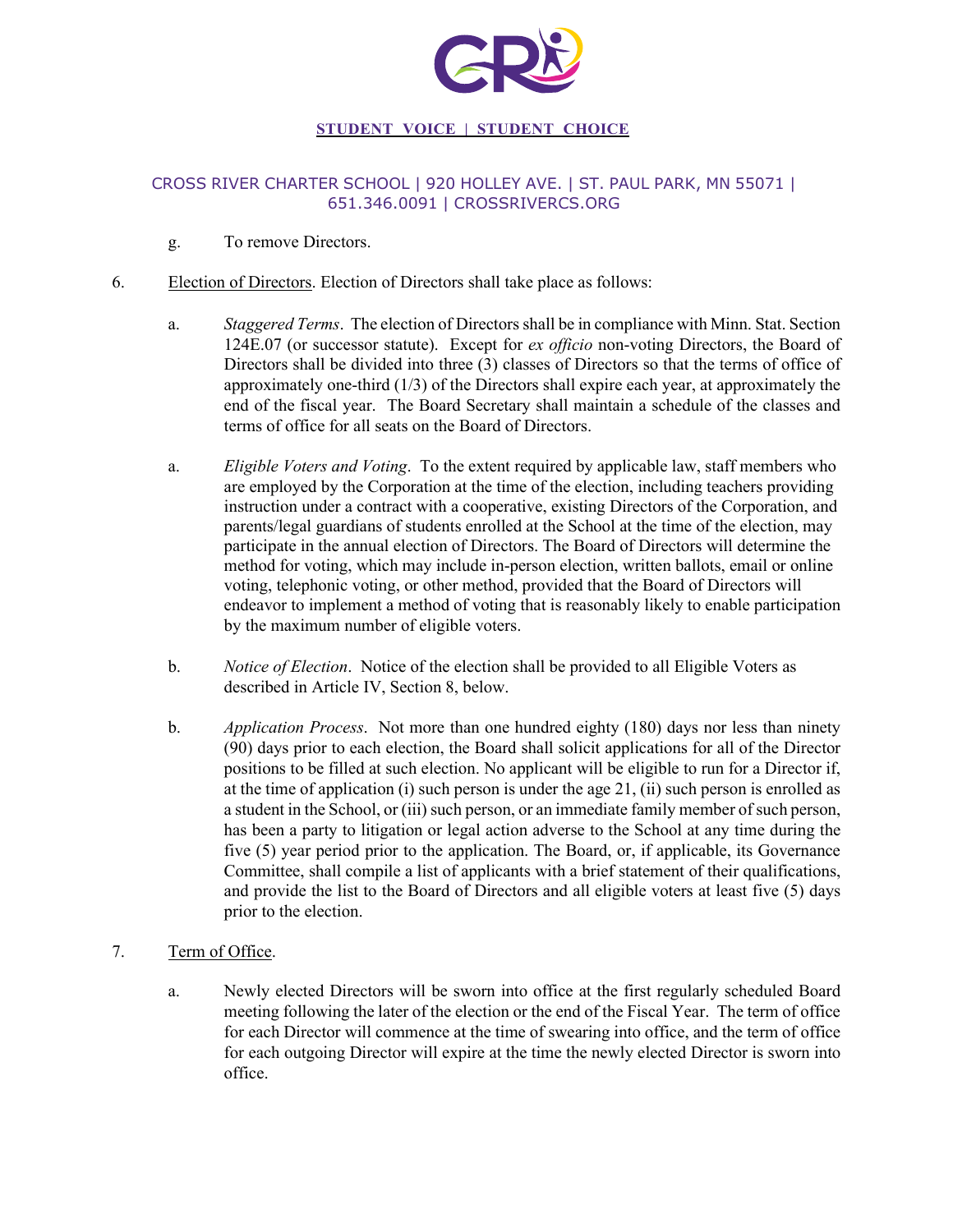

# CROSS RIVER CHARTER SCHOOL | 920 HOLLEY AVE. | ST. PAUL PARK, MN 55071 | 651.346.0091 | CROSSRIVERCS.ORG

- b. As Directors are elected following the expiration of the terms set forth above, all elected Directors shall hold office for three (3) years from the date they are sworn into office and until their respective successors are elected and sworn into office or, if earlier, their death, resignation or removal from office, provided, however, that:
	- i. A parent/legal guardian may serve as a Director only so long as the parent/legal guardian has a child enrolled at the Corporation. If a parent/legal guardian disenrolls his child during his/her term of office, or is hired by the School as an employee, or begins teaching at the School pursuant to a contract between the School and a cooperative, his/her position as Director will cease immediately. The Board shall note the removal of such Director from office at the next regular meeting of the Board.
	- ii. A teacher employed by the Corporation, or who provides instruction at the School pursuant to a contract between the School and a cooperative, may serve as a Director only so long as he/she is an employee of the Corporation. If an employee of the Corporation also has a child who is a student of the Corporation, such employee is eligible to hold a teacher Director position, but ineligible to hold a
	- parent Director position. If a teacher ceases being employed by the Corporation, or ceases teaching in the School, during his/her term of office, his/her position as Director will cease immediately. The Board shall note the removal of such Director from office at the next regular meeting of the Board.
	- iii. A Director appointed to fill a vacancy shall hold office until the expiration of the term of vacated office.
- c. Directors may be reelected to successive terms and may serve simultaneously as officers. The Board of Directors may exercise all their powers notwithstanding any vacancy or vacancies in their number, provided that the Board will proceed with reasonable diligence to appoint Directors to fill vacancies, subject to the availability of willing and qualified replacements (i.e. -- a parent must be appointed to fill a vacant parent Director position).
- 8. Resignation of a Director. Directors may resign at any time, effective immediately or at a specified later date, by giving written notice to the Board Chair or the Secretary of the Corporation. Unless otherwise specified therein, the acceptance of such resignation shall not be necessary to make it effective.
- 9. Removal of Directors. In addition to the bases for removal set forth in Article III, Section 5, above, a Director may be removed with or without cause as provided by Minn. Stat. Chapter 317A (or successor statute) by an affirmative majority vote of the Directors then in office excluding the Director proposed for removal. The Board of Directors will remove any Director who has failed to attend four (4) consecutive regular meetings of the Board.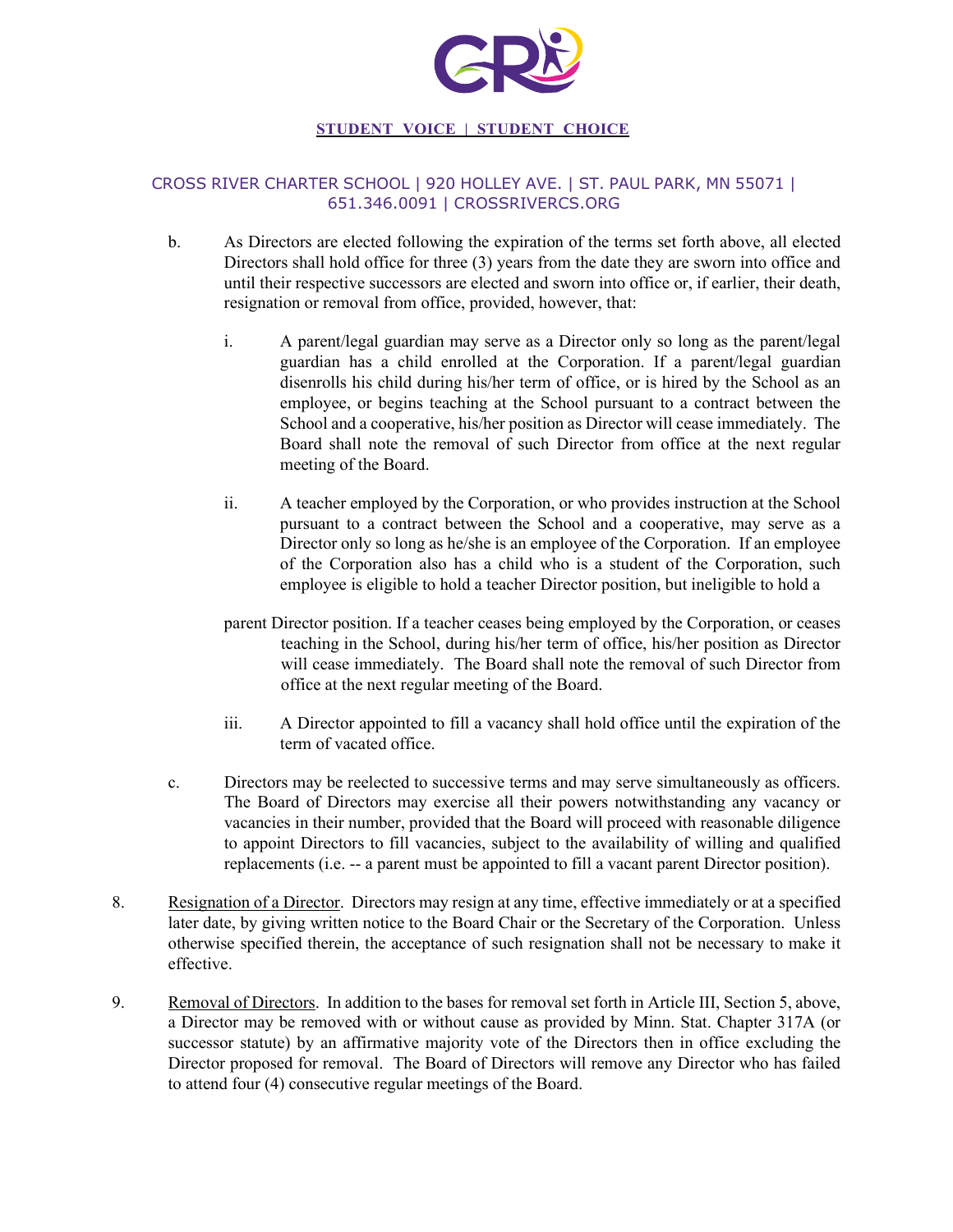

### CROSS RIVER CHARTER SCHOOL | 920 HOLLEY AVE. | ST. PAUL PARK, MN 55071 | 651.346.0091 | CROSSRIVERCS.ORG

- 10. Vacancies. A Board vacancy shall exist if any Director becomes ineligible (i.e. -- due to withdrawal of a student or cessation of employment), dies, resigns, or is removed. It is the responsibility of the Board of Directors to fill vacant positions as promptly as possible. Unless otherwise provided by Minn. Stat. Section 317A.227 (or successor statute), any vacancy on the Board of Directors shall be filled by the appointment of a new Director by the affirmative vote of a majority of the thenremaining Directors present at a duly noticed meeting. The Board of Directors, or the Governance Committee, shall nominate candidates and make recommendations to the Board to fill vacancies on the Board; provided, however that the Board may also consider candidates other than those nominated and/or recommended by the Governance Committee to fill a vacancy. A Director filling a vacancy shall hold office as set forth in Section 7.c.iii. of this Article III.
- 11. Compensation. Directors shall not receive compensation for their services, however, the Directors of the Corporation may be reimbursed for reasonable out-of-pocket expenses incurred by them in rendering services to the Corporation, as the Board of Directors from time to time determines such services to be directly in furtherance of the purposes and in the best interests of the Corporation. Notwithstanding the foregoing, Directors who are also employees of the Corporation shall be entitled to reasonable compensation for services rendered to the Corporation as employees; if permitted by applicable law provided that no part of the compensation of an employee of the Corporation shall be compensation for services as a Director.

# **ARTICLE IV MEETINGS OF THE BOARD OF DIRECTORS**

- 1. Open Meetings. Meetings of the Board of Directors and all Standing and Ad Hoc Committees shall comply with the Minnesota Open Meeting Law, Minn. Stat. Section 13D, as amended (or successor statute) ; provided, however, that if a committee does not contain a majority of the Directors of the Corporation, or if such committee is not empowered to make decisions on behalf of the Board of Director, such committee is not obligated to comply with the Open Meeting Law.
- 2. Place of Meetings. Board meetings may be held at the Corporation's principal office or at any other reasonably convenient place as the Board may designate.
- 3. Regular Meetings. Regular meetings shall be held each month at such times as are set on the school calendar adopted annually by the Board of Directors, as such calendar may be revised from time to time by the Board of Directors. The Board of Directors shall meet no less than ten (10) times per fiscal year. The calendar of regular board meetings shall be posted on the Corporation's web site.
- 4. Annual Meeting. The Board may hold an annual meeting for the purpose of electing Directors for expiring Director positions, making and receiving reports on corporate affairs, and transacting such other business as comes before the meeting. The annual meeting will be on the date selected by the Board of Directors, subject to the notice requirements in Section 8.c., below. If it is impracticable to hold an annual meeting due to war, famine, weather, pandemic, or similar reason, the Board of Directors may postpone or cancel the annual meeting, as the Board of Directors deems prudent.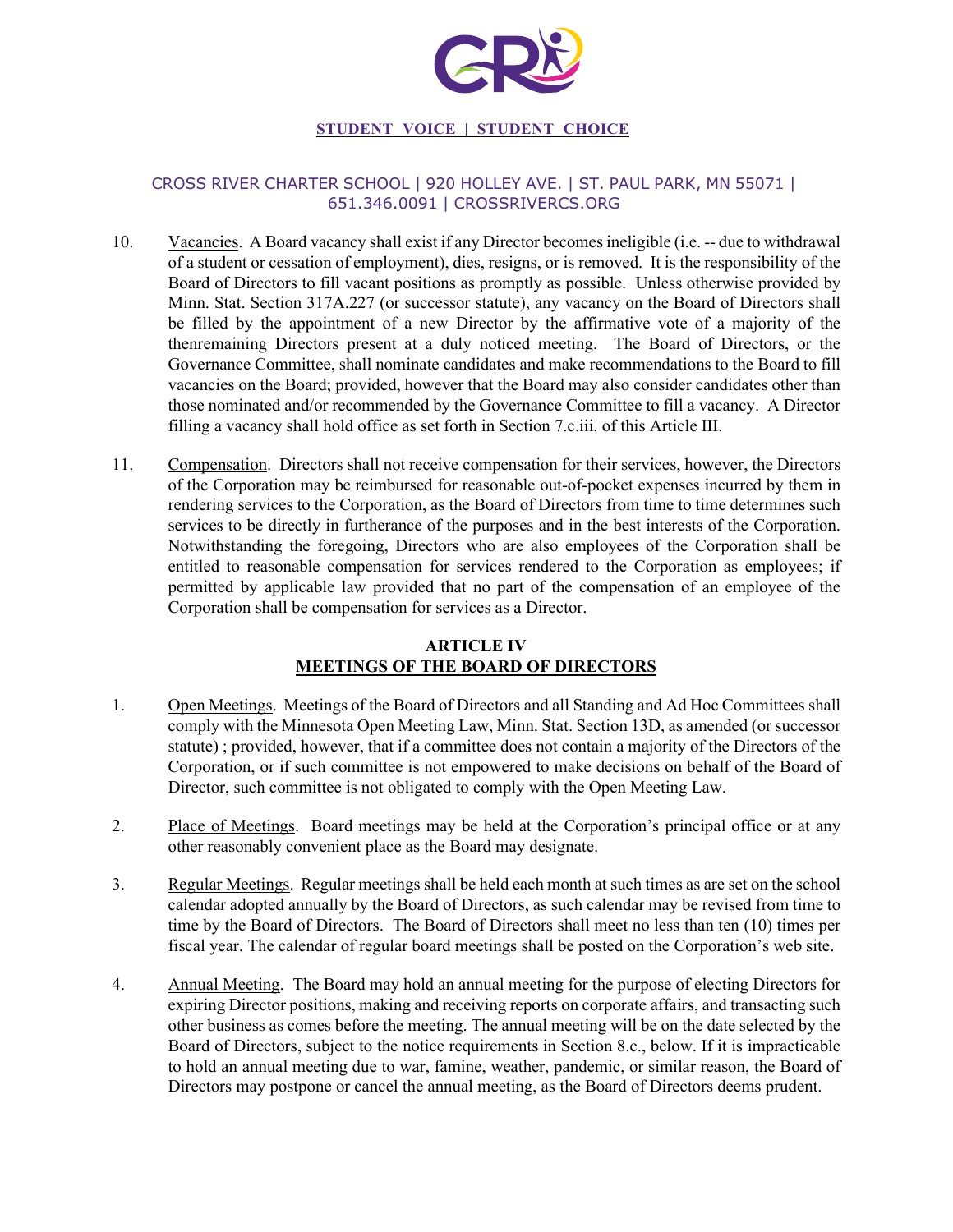

## CROSS RIVER CHARTER SCHOOL | 920 HOLLEY AVE. | ST. PAUL PARK, MN 55071 | 651.346.0091 | CROSSRIVERCS.ORG

- 5. Special Meetings. Special meetings of the Board of Directors may be called at any time for any purpose by the Board Chair. The Board Chair shall call a special meeting of the Board of Directors upon the written request of one-half  $(1/2)$  of the Directors. Any Director may call a special meeting in accordance with Minn. Stat. Section 317A.231 (or successor statute).
- 6. Cancellation of Meetings. The Board Chair may cancel a meeting with reasonable cause.
- 7. Adjournment. A majority of the Directors present at a meeting, may adjourn the meeting to another time and place. Notice of the time and place of holding an adjourned meeting need not be given if the time and place be fixed at the meeting adjourned and recorded in the minutes of that meeting.
- 8. Notices of Meetings. Notices of meetings of the Board meetings shall be given as follows:
	- a. *Regular Meetings*. A schedule and the location of regular meetings of the Board shall be provided to each Director, shall be posted on the school web site, and shall be kept on file at the Corporation's principal office. If the Board holds a regular meeting at a time or place different from the time or place stated in its schedule of regular meetings, the same notice shall be given as if the meeting were a special meeting pursuant to paragraph b below.
	- b. *Special Meetings*. Written notice of the date, time, place and purpose of a special meeting shall be delivered to each Director, posted on the web site or principal bulletin board of the Corporation (or, if the School has no principle bulletin board, the main entry or other prominent place), and emailed or otherwise delivered to each person who has filed a written request for notice of special meetings with the Secretary. This notice shall be posted and mailed or delivered at least three (3) days before the day on which the meeting is to be held, or such other period specified by applicable law if the special meeting is being called by a Director in accordance with Minn. Stat. Section 317A.231 (or successor statute).
	- c. *Annual Meeting*. In addition to the schedule required by paragraph a above, notice of the date, time, place and purpose of the annual meeting (if there will be one) shall be delivered to each eligible voter, as defined in Article III, Section 6.b., and posted on the principal bulletin board and web site of the Corporation (or, if the School has no principle bulletin board, the main entry or other prominent place) at least thirty (30 ) days (or other period if required by applicable law) in advance of the annual meeting. The Board shall determine the method of delivering such notice from time to time.
	- d. *Other Methods*. Notice to Directors shall be delivered personally, sent by facsimile communication, sent by electronic mail, posted on an electronic network together with a separate notice to the Director of the specific posting, mailed, first class, postage prepaid,

or such other methods as are fair and reasonable as determined in the sole discretion of the Secretary of the Corporation. Whenever written notice to Directors provides less than five (5) days' prior written notice of the meeting, excluding the date of the meeting, reasonable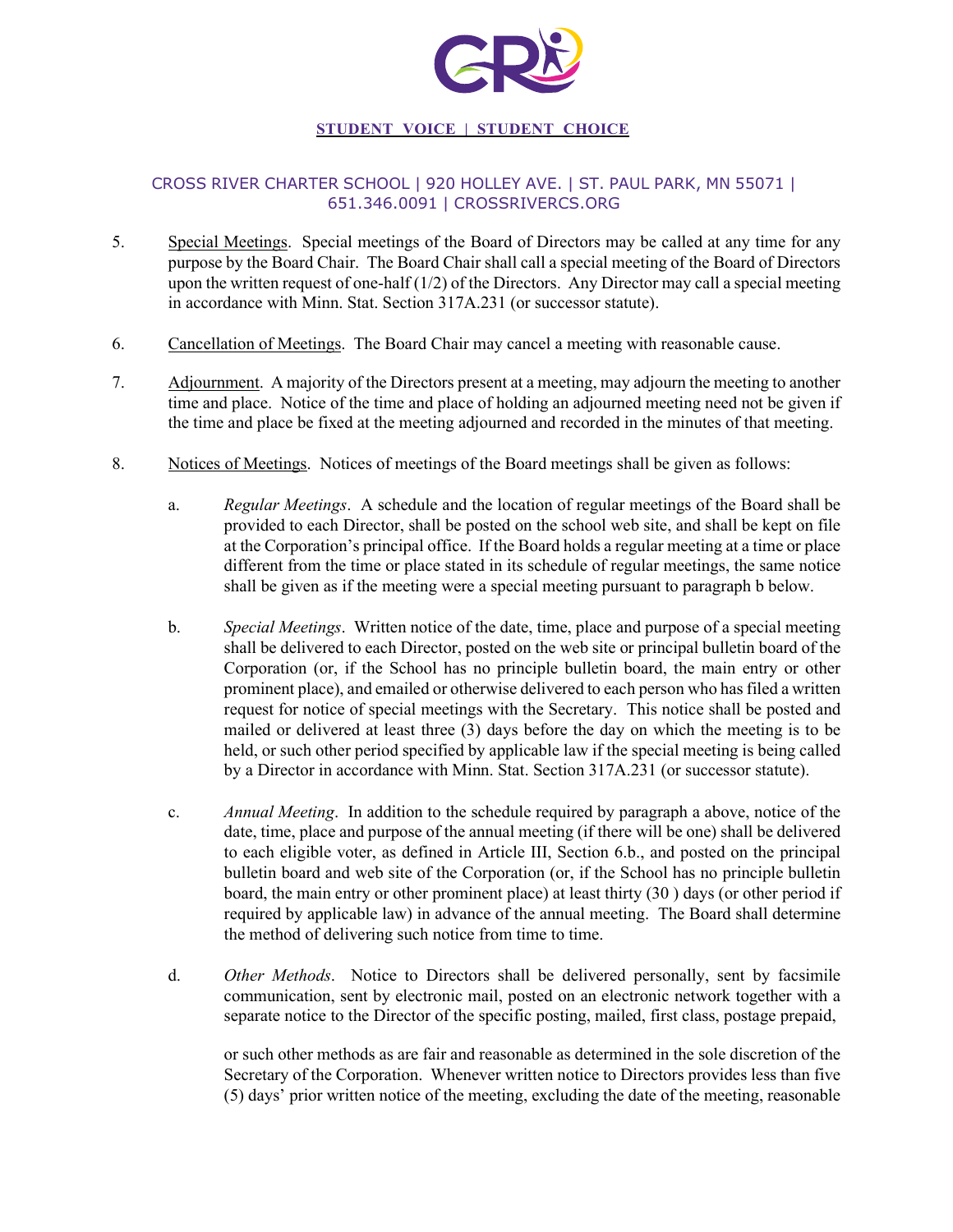

#### CROSS RIVER CHARTER SCHOOL | 920 HOLLEY AVE. | ST. PAUL PARK, MN 55071 | 651.346.0091 | CROSSRIVERCS.ORG

effort shall be made to notify Directors by telephone, text, or other electronic means, of the meeting at the time of giving written notice, but the failure to contact any Director(s) by such means shall not affect the validity of the meeting or any action taken at such meeting. The Corporation may provide such other notices of meetings to parents/legal guardians of students enrolled at the Corporation, employees of the Corporation, and other members of the public, as the Secretary or the Board may from time to time determine.

- 9. Actual Notice. If a person receives actual notice of a meeting of the Board at least twenty-four (24) hours before the meeting, all notice requirements of this Article are satisfied with respect to that person, regardless of the method of receipt of notice.
- 10. Agendas for Meetings. The Board Chair shall set the agendas for regular meetings of the Board of Directors. Any Director, parent/legal guardian of a student enrolled in the Corporation, employee of the Corporation, or student enrolled in the Corporation may request that an item be placed on the agenda of the next regular Board of Directors meeting by contacting the Board Chair or Chairelect in writing, by phone, or via email with such request not less than five (5) days prior to the scheduled meeting, provided that the Board Chair will not be required to place any item on the agenda that was not requested by another Director. The person calling a special meeting may prepare an agenda, provided, however, that the notice of a special meeting is not required to state the agenda, and any business of the Corporation within the scope of the purpose of such special meeting stated in the notice of such special meeting may be discussed or conducted at a special meeting.
- 11. Public Comment at Meetings. The Board of Directors may elect to reserve a reasonable time at any regular meeting for comments and requests for business to be brought before the Board by parents/legal guardians of students enrolled in the Corporation, employees of the Corporation, students enrolled in the Corporation, and interested community members. The Board Chair may reasonably limit individual speaking times. The Board may, but is not required to, reserve time for public comment at a special meeting.
- 12. Closed Meetings. The Board may close a meeting to evaluate the performance of an individual who is subject to its authority, including but not limited to employees of the Corporation, or as otherwise permitted by law or the attorney-client privilege. If a meeting is closed to evaluate the performance of an individual, prior to closing the meeting, the Chair shall identify the individual to be evaluated and at the next open meeting, the Chair shall summarize the Board's conclusions regarding the evaluation; provided, however, that the meeting must be open at the request of the individual who is the subject of the meeting. The Board shall close a meeting if expressly required by law or to discuss information that would identify alleged victims or reporters of criminal sexual conduct, domestic abuse, or maltreatment of minors or vulnerable adults, active investigation data as defined in Minn. Stat. Section 13.82 (or successor statute), or educational data that is not public under Minn. Stat. Section 13.32 (or successor statute). The Board shall also close a meeting for preliminary consideration of allegations or charges against an individual subject to its authority; provided, however, that if the Board determines discipline may be warranted as a result of such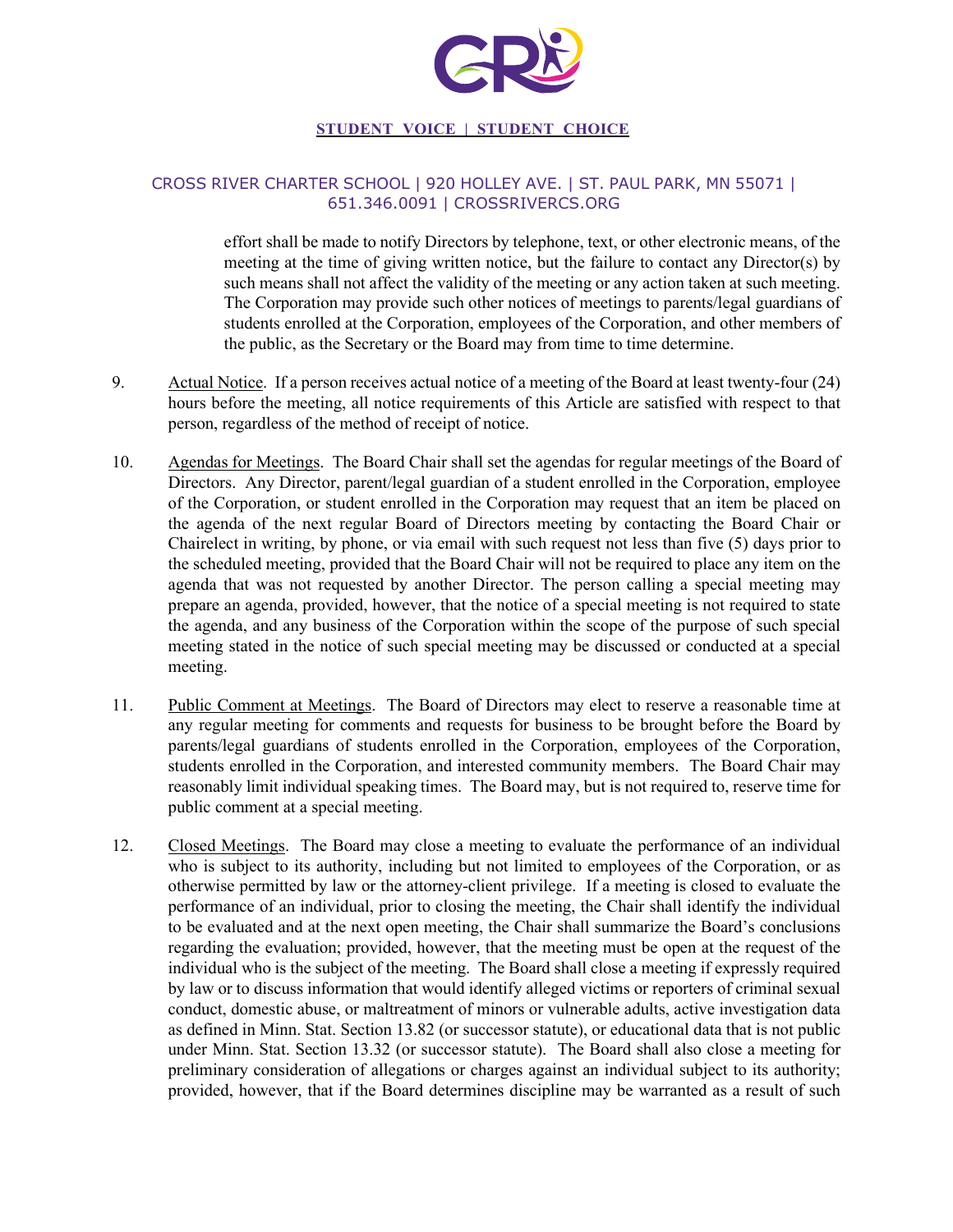

## CROSS RIVER CHARTER SCHOOL | 920 HOLLEY AVE. | ST. PAUL PARK, MN 55071 | 651.346.0091 | CROSSRIVERCS.ORG

allegations or charges, further meetings related to such allegations or charges shall be open, and all meetings related to such allegations or charges shall be open at the request of the person who is the subject of such allegations or charges. Before closing a meeting, the Board shall state on the record the specific grounds permitting the meeting to be closed and describe the subject to be discussed.

- 13. Minutes. The minutes of meetings of the Board shall record all votes taken at the meeting. The minutes shall record the vote of each Director on appropriations of money, except for payment of judgments and amounts fixed by statute. After the Minutes have been reviewed and approved by the Board, minutes of Board meetings shall be open to the public during all normal business hours where records of the Corporation are kept, and will be posted on the Corporation's web site.
- 14. Public Copies of Directors' Materials. Unless a meeting is closed pursuant to Section 13, at least one copy of any printed materials relating to the agenda items of the meeting prepared or distributed by or at the direction of the Board or its employees and distributed at, before or available during the meeting to all Directors shall be available in the meeting room for inspection by the public while the Board considers their subject matter. This section does not apply to materials classified by law as other than public, or to materials relating to the agenda items of a closed meeting.

# **ARTICLE V ACTION BY THE BOARD OF DIRECTORS**

- 1. Quorum. A quorum consists of a majority of the Directors currently in office.
- 2. Action by the Board. The actions done and decisions made by a majority vote of the Directors present and entitled to vote at a meeting duly held at which a quorum is present are the actions and decisions of the Board of Directors unless a greater or lesser vote is required for the specific action as set forth in these Bylaws, the Articles of Incorporation, or by law. The Board of Directors may continue to transact business at a meeting at which a quorum was originally present, even though Directors withdraw or are removed, provided that any action taken is approved by a majority of the then-remaining Directors. Each Director shall have the power to exercise one (1) vote on all matters to be decided by resolution of the Board of Directors. Voting by proxy shall not be allowed.

# **ARTICLE VI COMMITTEES AND PURPOSE**

1. Committees. The Board of Directors may maintain committees at its discretion. Directors may be part of one or more committees, provided, however, that no committee will contain a number of Directors that would constitute a quorum of the Board of Directors. Unless specifically set forth in a resolution creating a committee, committees shall serve be advisory only, and shall not have authority to conduct business of the Corporation, nor make resolutions or decisions for the Corporation.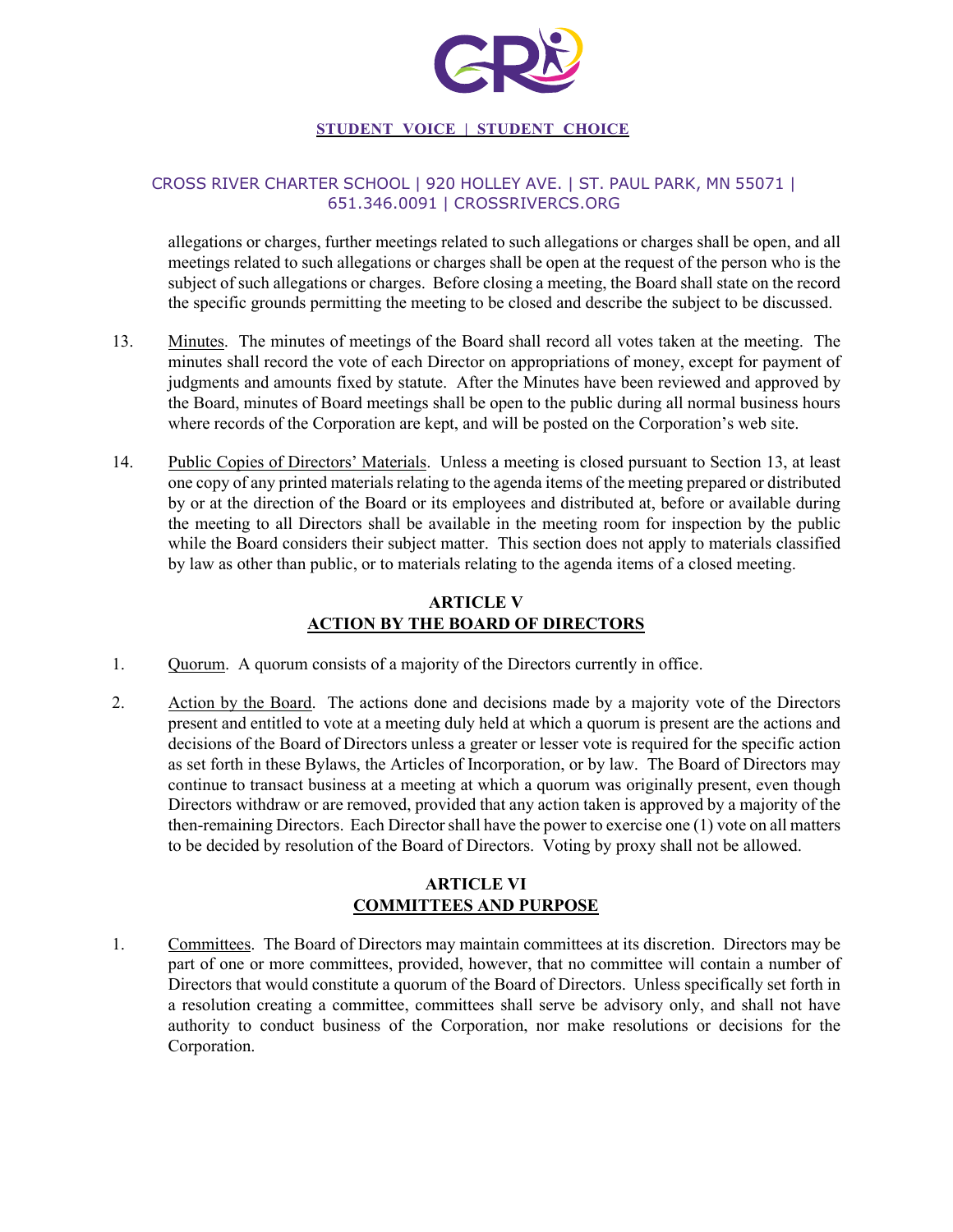

# CROSS RIVER CHARTER SCHOOL | 920 HOLLEY AVE. | ST. PAUL PARK, MN 55071 | 651.346.0091 | CROSSRIVERCS.ORG

- 2. Election and Removal of Committee Chairs. Committee chairs and committee members shall be appointed and shall serve at the sole discretion of the Board of Directors.
- 3. Action by Committees. Unless otherwise stated in the resolutions creating it, or in these Bylaws, committee actions shall be taken only upon the affirmative vote of a majority of the members of the committee. Failure of a committee to reach an agreement upon any issue before it shall require referral of such issue to the entire Board of Directors. Committee actions are recommendations until approved by the full Board of Directors.
- 4. Committee Meetings. The activities of all committees of the Corporation shall be conducted in such manner as will advance the best interests of the Corporation. Except as specifically set forth herein, the provisions of these Bylaws shall apply to committees and members thereof to the same extent they apply to the Board of Directors and Directors. Each committee shall meet at such times and places as agreed by all of the members of the committee, or otherwise as provided by its rules

or by resolution of the Board of Directors. Notice of committee meetings shall be given to each committee member a reasonable time in advance of such meeting, except that (a) if the time, date and location of a committee meeting was announced at a previous committee meeting, no notice is required, and (b) if all committee members attend the meeting, notice is deemed to have been waived by all members. The calendar of committee meetings will be posted on the Corporation's web site. The meetings of all committees shall be open to attendance and participation by all Directors, but only members of the committee may vote. Committee chairs shall submit minutes of all committee meetings to the Secretary of the Corporation, who shall post them on the Corporation's web site.

- 5. Quorum. A quorum for any committee meeting shall be a majority of the voting members of the committee of record.
- 6. Control by the Board of Directors. Each committee shall be under the direction and control of the Board of Directors and shall keep regular minutes of their proceedings, and all actions of each committee shall be reported to the Board of Directors and shall not be effective until approved by the Board, subject to revision and alteration by the Board of Directors.

# **ARTICLE VII PARLIAMENTARY AUTHORITY**

The Board of Directors will generally follow Robert's Rules of Order Newly Revised, or similar framework, in the conduct of its meetings.

# **ARTICLE VIII**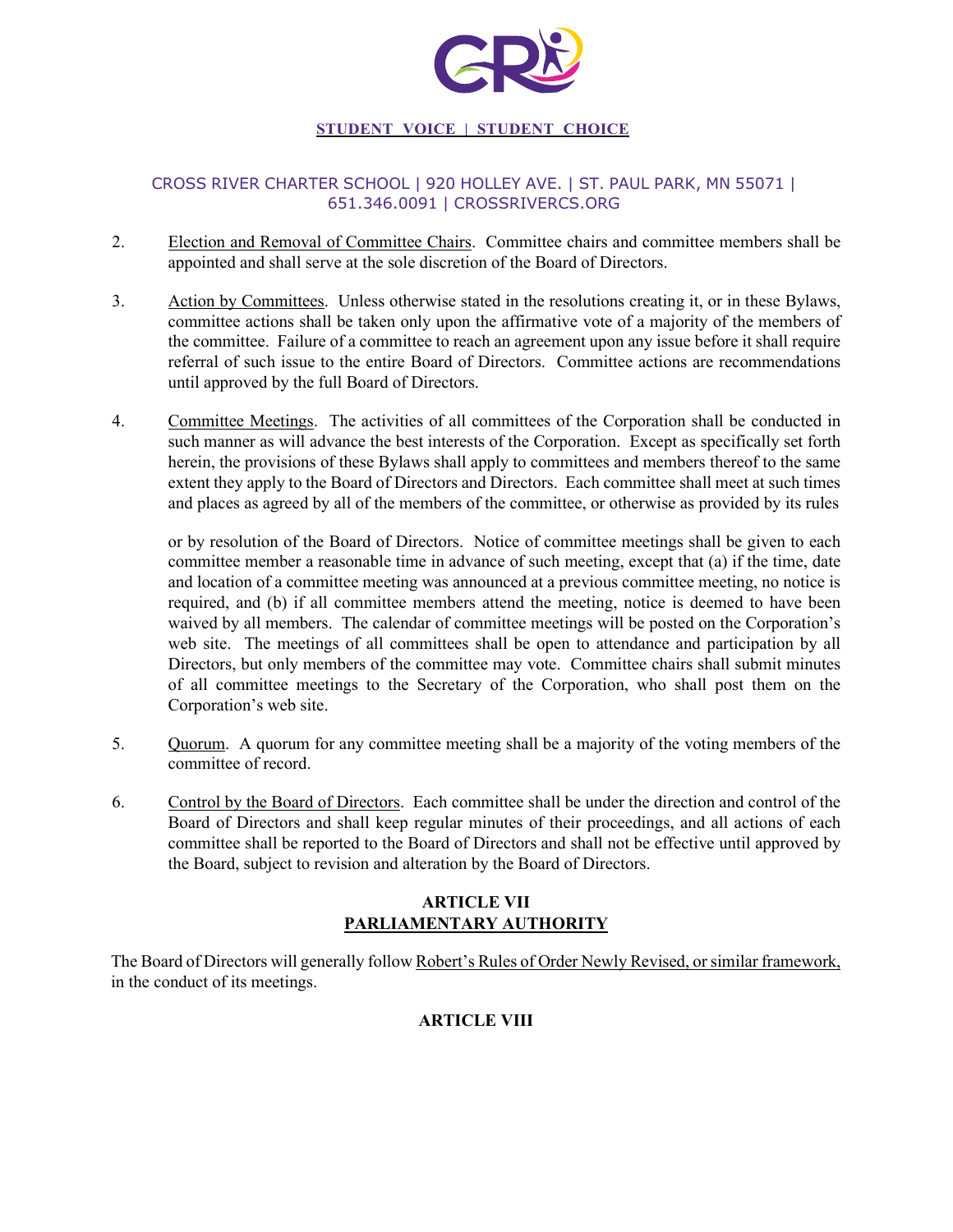

## CROSS RIVER CHARTER SCHOOL | 920 HOLLEY AVE. | ST. PAUL PARK, MN 55071 | 651.346.0091 | CROSSRIVERCS.ORG

### **OFFICERS AND DUTIES**

- 1. Officers. The officers of the Corporation shall consist of a Chair, Chair-elect, Secretary and Treasurer.
	- a. *Chair*. The Chair shall:
		- i. Act as the chair of the Board of Directors and exercise the functions of the office of the President of the Corporation;
		- ii. Preside at all meetings of the Board of Directors or arrange for another officer to preside in the following order: Chair-elect, Secretary, Treasurer;
		- iii. Perform such duties and exercise such powers as are necessary or incident to the supervision and management of the business and affairs of the Corporation;
		- iv. Sign and deliver, in the name of the Corporation, all deeds, mortgages, bonds, contracts, or other instruments requiring an officer's signature, with the advice and consent of the Board of Directors;
		- v. Have the general powers and duties usually vested in the office of the president; and
		- vi. Have such other powers and perform such other duties as are prescribed by Minn. Stat. Section 317A.305, subd. 2 (or successor statute), and as the Board of Directors may from time to time prescribe.
	- b. *Secretary*. The Secretary shall maintain the office of the Corporation and shall:
		- i. Be responsible for keeping records of Board actions, including overseeing the taking of minutes at all Board meetings; ii. Give, or cause to be given, notice of all meetings of the Board of Directors; iii. Distribute copies of minutes and agendas to all Board members; iv. Maintain the documents and records of the Corporation; and
		- v. Perform such other duties as may be prescribed by the Board or the Board Chair from time to time,
	- c. *Treasurer*. The Treasurer shall:
		- i. Perform the duties of Chief Financial Officer of the Corporation;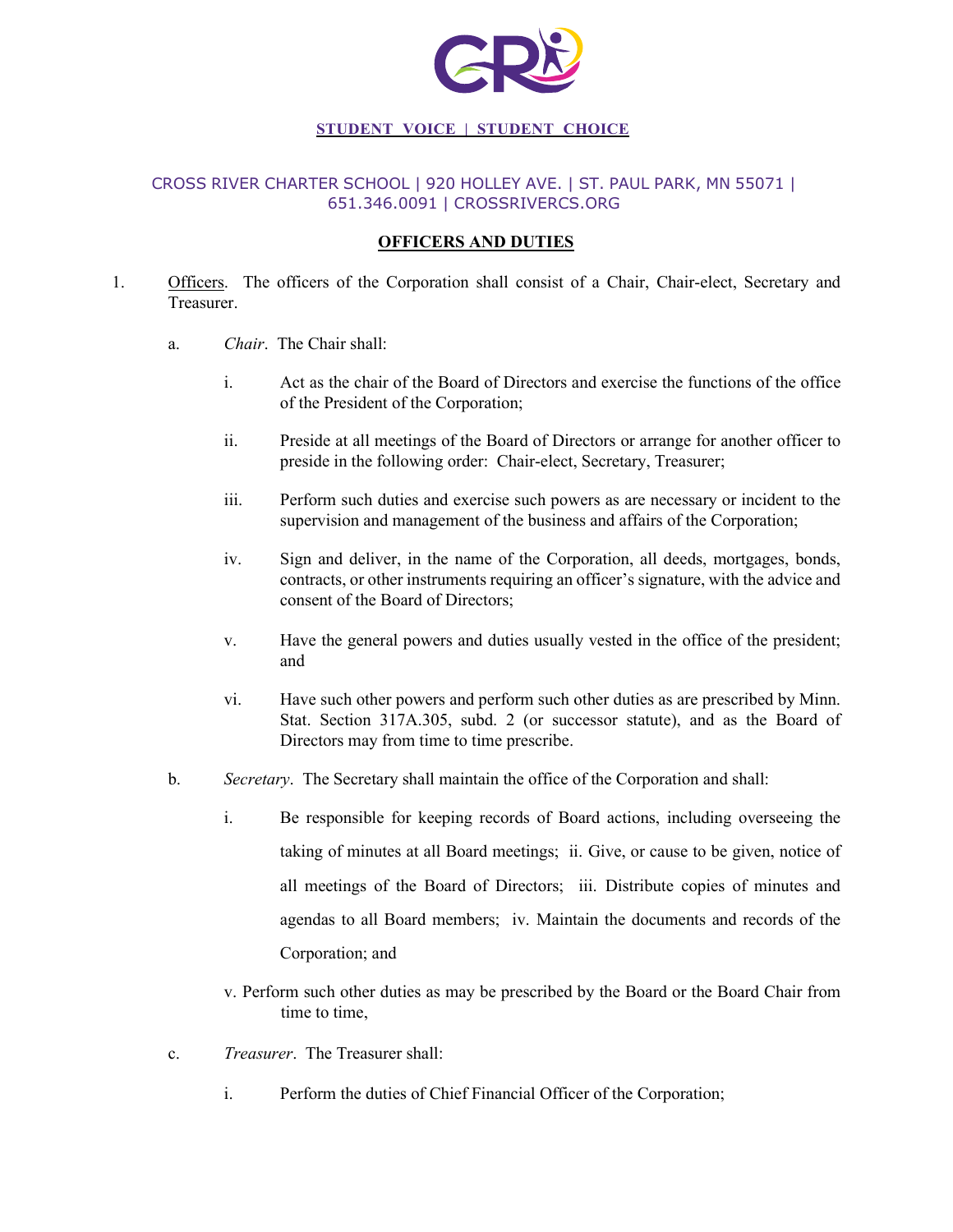

## CROSS RIVER CHARTER SCHOOL | 920 HOLLEY AVE. | ST. PAUL PARK, MN 55071 | 651.346.0091 | CROSSRIVERCS.ORG

ii. Make a report on the Corporation's finances and all transactions made as Chief Financial Officer at each regular Board meeting; iii. Chair the Board's Budget and Finance Committee; iv. Oversee accurate accounts of all monies of the Corporation received or disbursed;

v. Verify the deposit of all monies, drafts and checks in the name of, and to the credit of, the Corporation in such banks and depositories as the Board of Directors shall from time to time designate; vi. Have the care and custody of the corporate funds and securities;

- vii. Disburse the funds of the Corporation as ordered by the Board of Directors, making proper vouchers therefore; and
- viii. Perform such other duties and have such other powers as may from time to time be prescribed by the Board of Directors or by the Board Chair.
- 2. Election, Eligibility and Term of Office.
	- a. *Election*. The Board of Directors shall elect a Chair-Elect, a Secretary and a Treasurer annually, a regular meeting, or at a special meeting for that purpose, except that officers elected to fill vacancies shall be elected as vacancies occur.
	- b. *Eligibility*. An officer shall be a Director unless this requirement is waived by a vote of a majority of Directors then in office.
	- c. *Term of Office*. Terms of office shall be for one (1) year beginning July 1st in the year elected. Any officer may serve consecutive terms as determined by the Board of Directors.
- 3. Removal and Resignation. The Board of Directors may remove an officer, either with or without cause, at any time, by an affirmative vote of two-thirds (2/3) of the Directors currently in office.

An officer may resign at any time by giving written notice to the Board of Directors, the resignation taking effect on receipt of notice or at a later date as specified in the notice.

# **ARTICLE IX RESPONSIBILITIES OF DIRECTORS**

1. Duty of Care.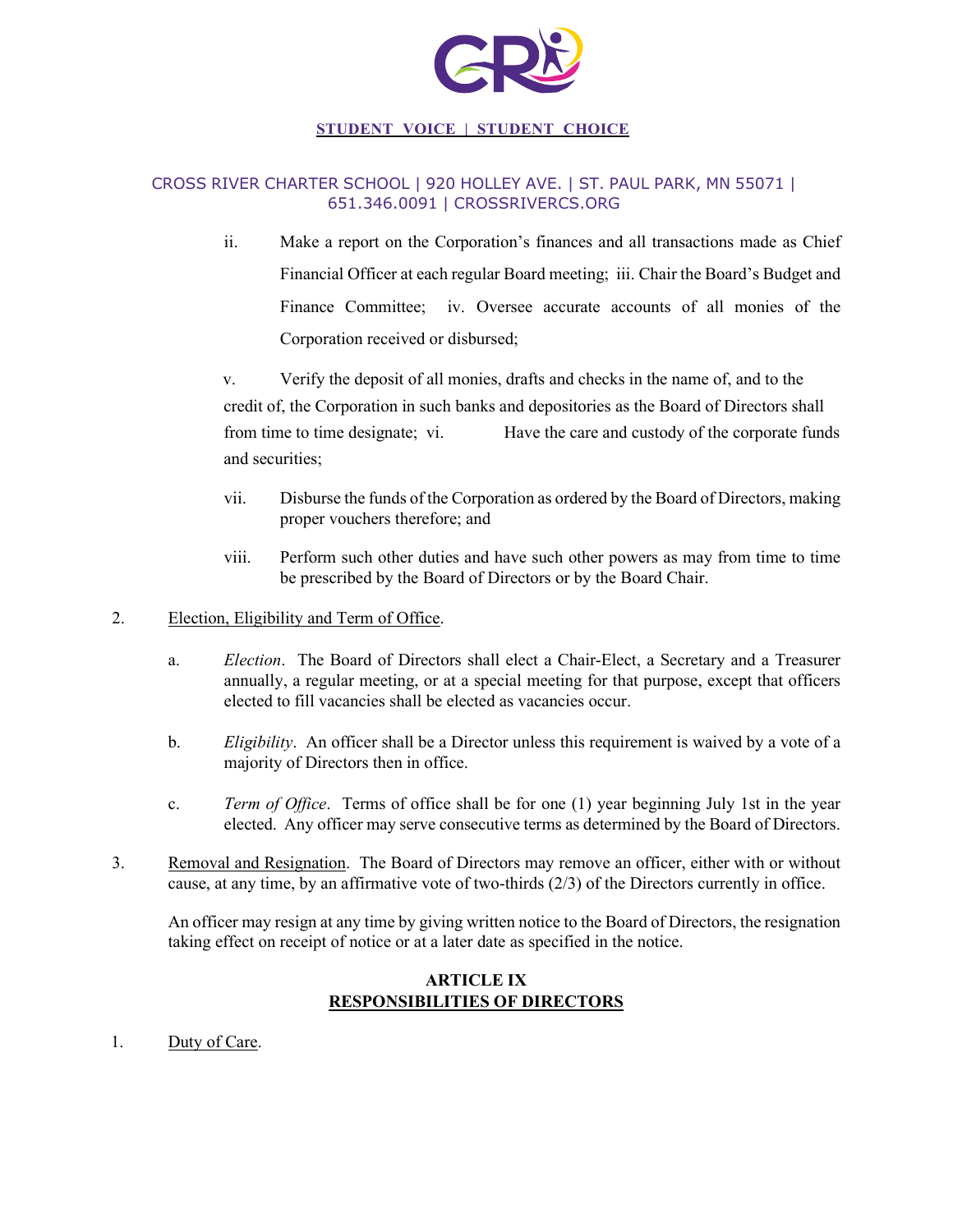

# CROSS RIVER CHARTER SCHOOL | 920 HOLLEY AVE. | ST. PAUL PARK, MN 55071 | 651.346.0091 | CROSSRIVERCS.ORG

- a. *Performance of Duties*. Each Director shall perform all duties of a Director, including duties on any Board Committee, in good faith, in accordance with the mission of the Corporation, in a manner the Director believes to be in the Corporation's best interest and with such care, including reasonable inquiry, as an ordinary prudent person in a like position would use under similar circumstances.
- b. *Reliance on Others*. In performing the duties of a Director, a Director shall be entitled to rely on information, opinions, reports, or statements, including financial statements and other financial data, presented or prepared by:
	- i. One or more officers or employees of the Corporation whom the Director believes to be reliable and competent in the matters presented;
	- ii. Legal counsel, independent accountants, or other persons as to matters that the Director believes are within the person's professional or expert competence; and
	- iii. A Board Committee on which the Director does not serve, as to matters within its designated authority, provided the Director believes the Committee merits confidence and the Director acts in good faith, after reasonable inquiry when the need is indicated by the circumstances, and without the knowledge that would cause such reliance to be unwarranted.
- c. *Investments*. In investing and dealing with all assets held by the Corporation for investment, the Board of Directors shall exercise the standard of care described above and avoid speculation, looking instead to the permanent disposition of funds, considering the probable income, as well as the probable safety of the Corporation's capital. The Board of Directors may delegate its investment powers to others, provided that those powers are exercised with the ultimate direction of the Board of Directors. No investment violates this section where it conforms to provisions authorizing such investment contained in an instrument or agreement pursuant to which the assets were contributed to the corporation.
- d. *Rights of Inspection*. Every Director has the right to inspect and copy all books, records, and documents of every kind and to inspect the physical properties of the Corporation, provided that such inspection is conducted at a reasonable time after reasonable notice, and provided that such right of inspection and copying is subject to the obligation to maintain the confidentiality of the reviewed information, in addition to any obligations imposed by any applicable federal, state, or local law.
- e. *Participation in Voting*. Every Director has the right to participate in the discussion and vote on all issues before the Board of Directors, except as provided below with respect to conflicts of interest.
- f. *Responsibilities of a Board Member*.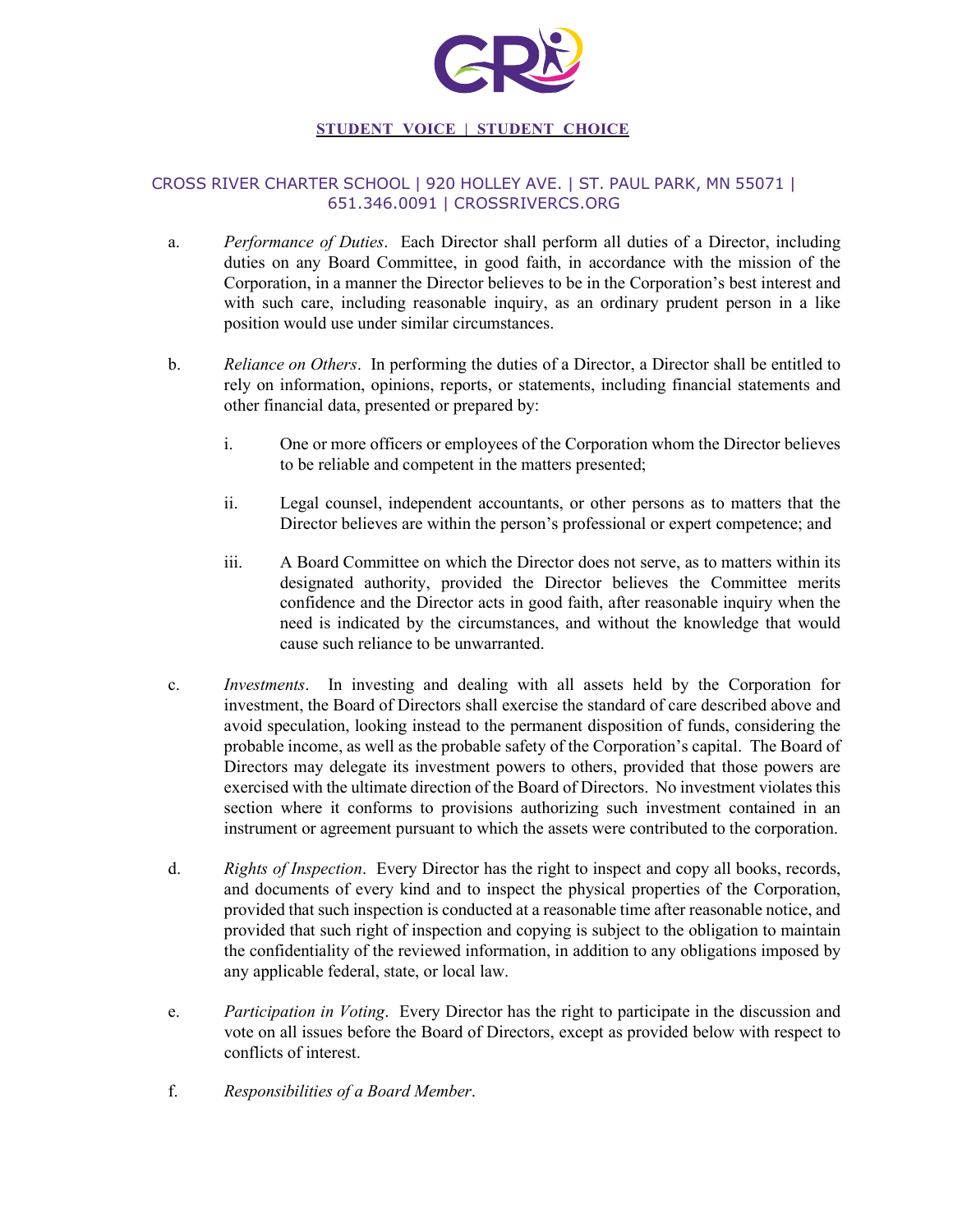

# CROSS RIVER CHARTER SCHOOL | 920 HOLLEY AVE. | ST. PAUL PARK, MN 55071 | 651.346.0091 | CROSSRIVERCS.ORG

- i. Uphold the mission of the Corporation;
- ii. Come to meetings well-prepared and informed;
- iii. Support the Corporation by attending Corporation events and participating in Corporation activities;
- iv. Respect confidentiality;
- v. Understand long-range effects of decisions;
- vi. Maintain up-to-date knowledge of activities;
- vii. Visit the school to see its impact first-hand;
- viii. Act in the best interests of the Corporation as a whole; and
- ix. Promote the Corporation within the community.

# **ARTICLE X NON-LIABILITY OF DIRECTORS**

The Directors shall not be personally liable for the Corporation's debts, liabilities, or other obligations. All persons, corporations, or other entities extending credit to, contracting with, or having any claim against, the Corporation, may look only to the finds and property of the Corporation for the payment of any such contract or claim, or for the payment of any debt, damages, judgment, or decree, or of any money that may otherwise become due to them from the Corporation.

# **ARTICLE XI INDEMNIFICATION OF CORPORATE AGENTS**

Each director, officer and employee of the Corporation, past or present, and each person who serves or may have served at the request of the Corporation as a director, officer, partner, Director, employee, representative, or agent of another organization or employee benefit plan, and the respective heirs, administrators and executors of such persons, shall be indemnified by the Corporation in accordance with, and to the fullest extent permitted by, Minn. Stat. Section 317A.521 (or successor statute). The Corporation shall not be obligated to indemnify any other person or entity, except to the extent such obligation shall be specifically approved by resolution of the Board of Directors. The Corporation shall have the power to advance such person's expenses incurred in defending any such proceeding to the maximum extent permitted by law. This section is and shall be for the sole and exclusive benefit of the individuals designated in this Article and no individual, firm, or entity shall have any rights under this Article by way of assignment, subrogation, or otherwise, whether voluntarily, involuntarily, or by operation of law.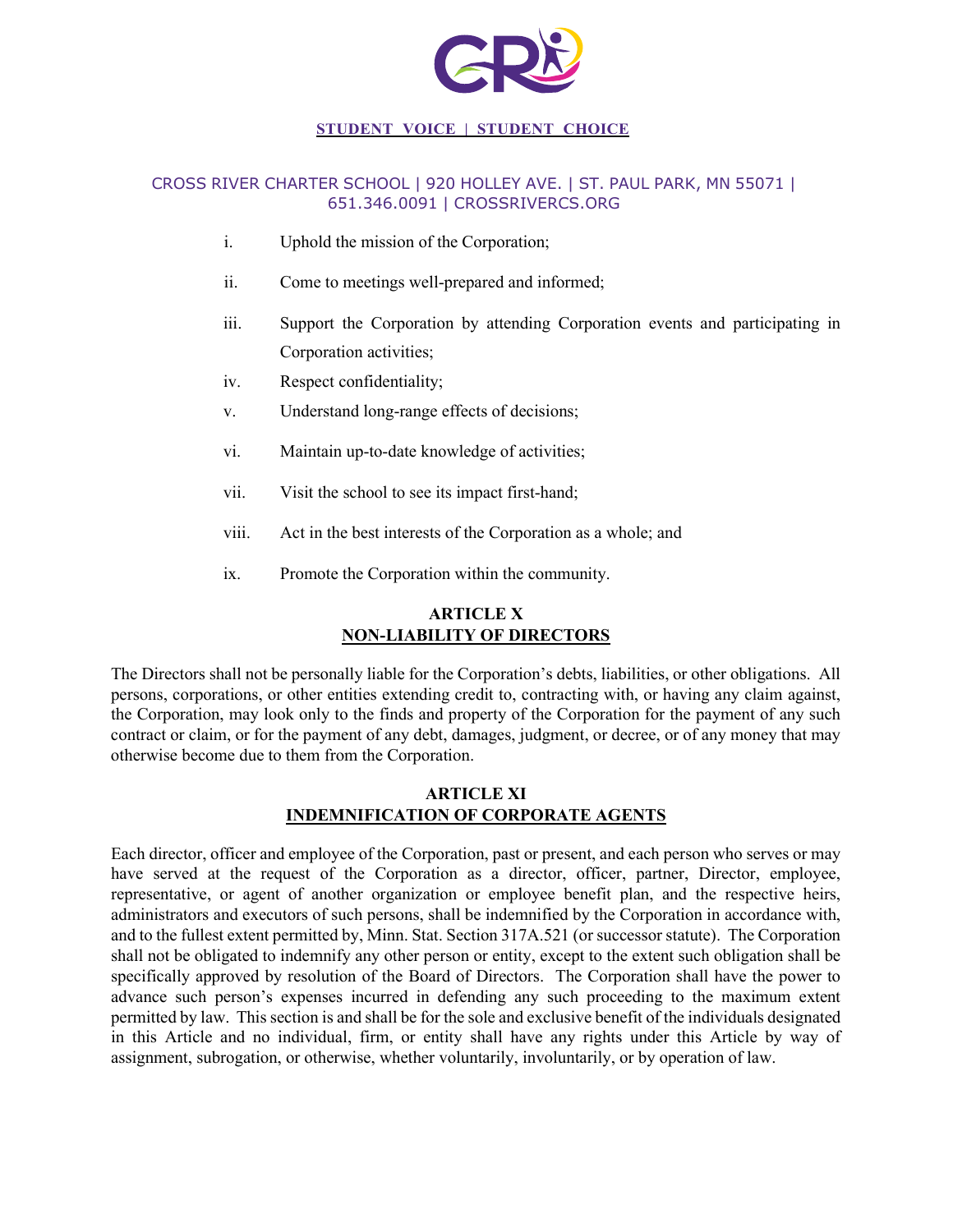

### CROSS RIVER CHARTER SCHOOL | 920 HOLLEY AVE. | ST. PAUL PARK, MN 55071 | 651.346.0091 | CROSSRIVERCS.ORG

# **ARTICLE XII INSURANCE**

The Corporation may purchase and maintain insurance on behalf of any person who is or was a Director, officer, employee, or agent of the Corporation, against any liability asserted against and incurred by such person in his or her official capacity, or arising out of his or her status as such, whether or not the Corporation would have the power to indemnify such person against liability under Minn. Stat. Section 317A.521 (or successor statute), the Articles of Incorporation or these Bylaws.

### **ARTICLE XIII SELF-DEALING TRANSACTIONS AND CONFLICTS OF INTEREST**

- 1. Conflict of Interest Policy. Each Director shall certify that he/she has read, is in compliance with, and will abide by the Conflicts of Interest Policy attached hereto. Each Director and Officer shall promptly complete and forward to the Board such annual or more frequent written disclosures as may be required from time to time by board resolution and/or policy.
- 2. Periodic Review. The current conflict of interest policy is attached hereto as Exhibit B and incorporated herein by reference. The Board of Directors shall review the Conflict of Interest Policy periodically, with advice of legal counsel for the Corporation, to ensure it complies with applicable laws as enacted and/or amended from time to time.
- 3. Annual Disclosure Statement. On an annual basis, each Director shall review the conflict of interest policy adopted by the BOD and complete an Annual Disclosure Statement including the information listed in the Annual Disclosure Statement attached as Exhibit A.

# **ARTICLE XIV FINANCIAL MATTERS**

- 1. Fiscal Year. The fiscal year of the Corporation begins on July 1 of each year and ends on June 30 of the following year.
- 2. Execution of Instruments. Except as otherwise provided in these Bylaws, the Board of Directors may adopt a resolution authorizing any officer or agent of the Corporation to enter into any contract, or execute and deliver any instrument in the name of, or on behalf of, the Corporation. Such authority may be general or confined to specific instances. Unless so authorized, no officer, agent, or employee shall have any power to bind the Corporation by any contract or engagement, to pledge the Corporation's credit, or to render it liable monetarily for any purposes or any amount.
- 3. Checks and Notes. Except as otherwise specifically provided by Board resolution, checks, drafts, promissory notes, orders of the payment of money, and other evidence of indebtedness of the Corporation may be signed by the Chair, the Chair-elect, the Treasurer, the Secretary, or the Corporation's School Director.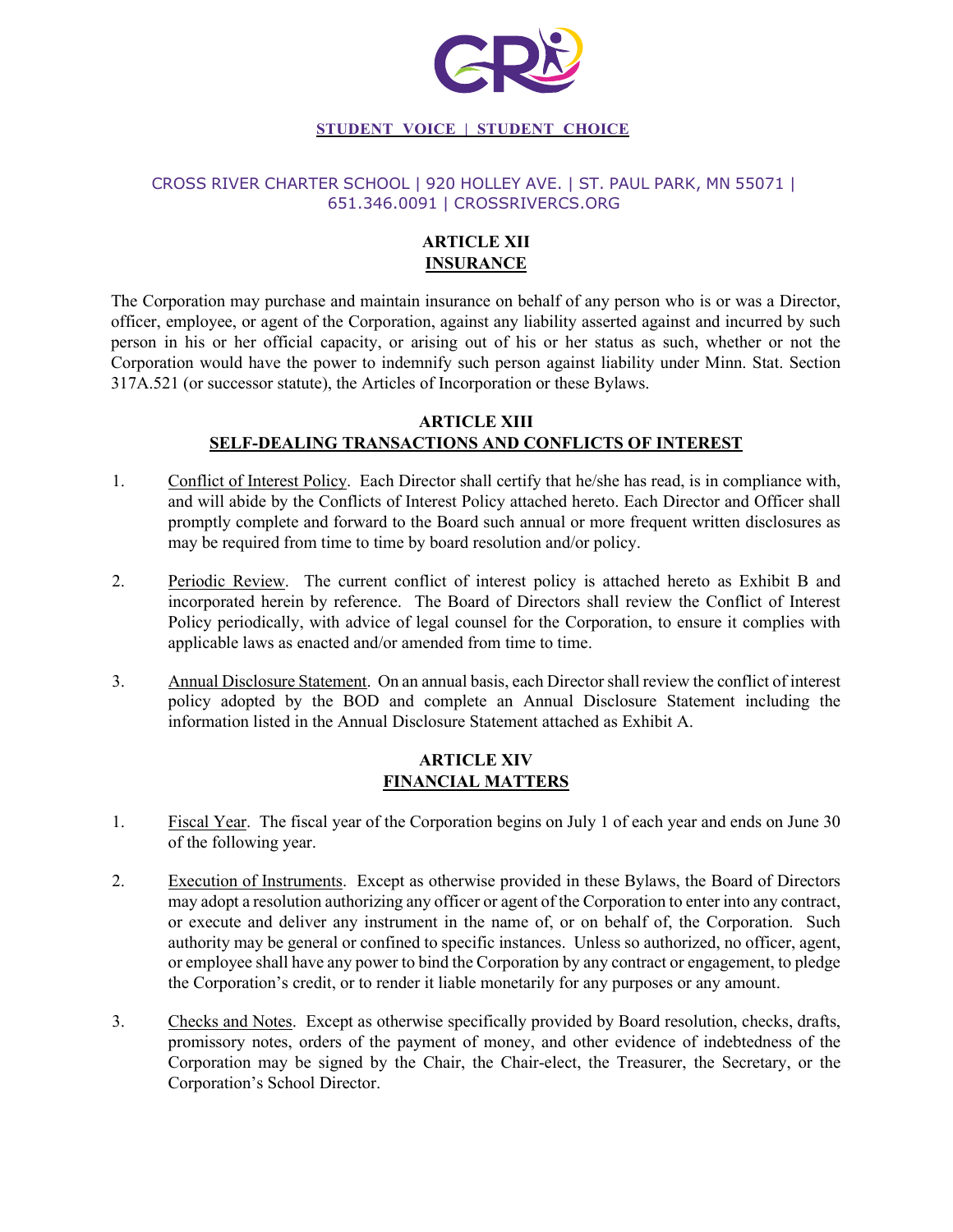

# CROSS RIVER CHARTER SCHOOL | 920 HOLLEY AVE. | ST. PAUL PARK, MN 55071 | 651.346.0091 | CROSSRIVERCS.ORG

- 4. Deposits. All funds of the Corporation shall be deposited to the credit of the Corporation in such banks, trust companies, or other depositories as the Board of Directors may designate and shall be disbursed under such general rules and regulations as the Board of Directors may from time to time determine.
- 5. Corporate Seal. The Corporation shall not have a corporate seal.
- 6. Documents Kept at Registered Office. The Board of Directors shall cause to be kept at the registered office of the Corporation, and posted on the Corporation's web site, originals or copies of:
	- a. Records of all proceedings of the Board of Directors and all Board committees;
	- b. Records of all votes and actions of the Directors;
	- c. All financial statements of the Corporation; and
	- d. Articles of Incorporation and Bylaws of the Corporation and all amendments and restatements thereof.

# **ARTICLE XV ADOPTION AND AMENDMENT OF BYLAWS**

The Corporation's governance model as set forth in these bylaws and/or otherwise required by law may be changed only by a majority vote of the Board of Directors and otherwise in accordance with applicable law.

Any change in board governance shall conform to the board structure set forth in Minn. Stat. Section 124E.07, as amended (or successor statute).

### **ARTICLE XVI MISCELLANEOUS PROVISIONS**

- 1. Construction and Definitions. These Bylaws shall be construed to conform to the laws of the State of Minnesota.
- 2. Force Majeure. The Board of Directors may waive or modify provisions of these Bylaws to the extent reasonably necessary or prudent to enable the School and the Board of Directors to carry on with business operations or governance in times of war, famine, extreme weather, pandemic, or similar occurrences.
- 3. Interpretation. Any provision of these Bylaws which turns out to be prohibited or unenforceable under Minnesota law shall be ineffective to the extent of such prohibition or unenforceability without invalidating any other provision of the Bylaws. These Bylaws shall also be construed in a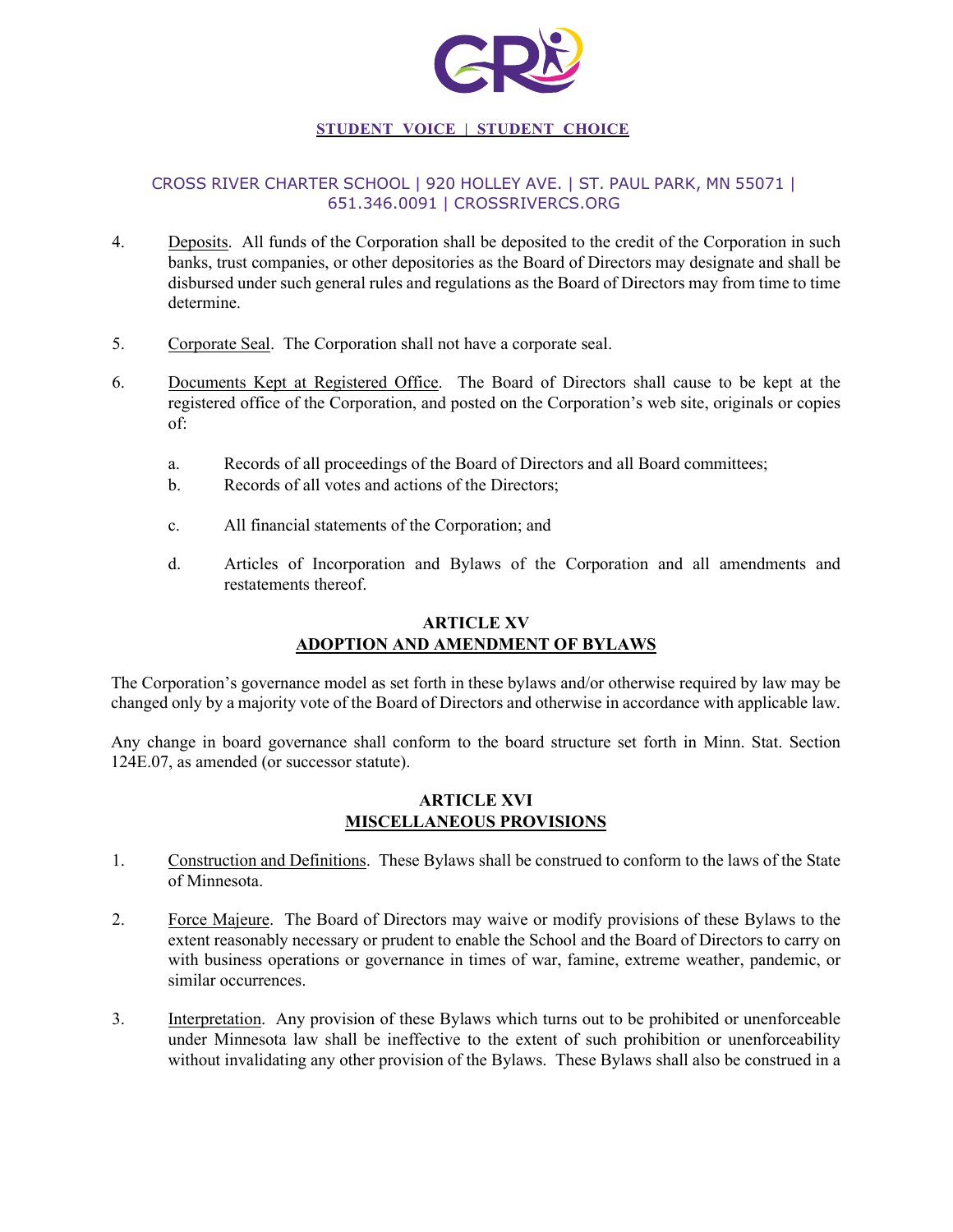

### CROSS RIVER CHARTER SCHOOL | 920 HOLLEY AVE. | ST. PAUL PARK, MN 55071 | 651.346.0091 | CROSSRIVERCS.ORG

manner which renders their provisions valid and enforceable to the maximum extent (not exceeding their express terms), under applicable law.

# **ACKNOWLEDGMENT**

The undersigned officer of this Corporation, does hereby certify that the foregoing Bylaws, including the attached conflict of interest policy, were adopted as the complete Bylaws of this Corporation by its Board of Directors by resolution at a meeting dated  $\qquad \qquad$ , 2020.

Title:

 $\mathcal{L}_\text{max}$  , where  $\mathcal{L}_\text{max}$  and  $\mathcal{L}_\text{max}$  and  $\mathcal{L}_\text{max}$ 

#### **EXHIBIT A**

### **CONFLICT OF INTEREST ANNUAL DISCLOSURE STATEMENT**

1. I am a member of the Board of Directors, a member of a committee with Board- delegated duties, or an Officer of Cross River Charter School (the "**Corporation**").

2. I have received a copy of the current Conflict of Interest Policy adopted by the Corporation.

3. I have read and I do understand the Policy.

4. I agree to comply with the Policy.

5. I understand that the Corporation is a Minnesota public (charter) school and charitable organization and that in order to maintain its federal tax exemption it must engage primarily in activities which accomplish one or more of its tax-exempt purposes. I agree to refrain from any conflicts of interest or appearance of conflicts of interest between the Corporation and myself, and to disclose any such conflicts of interest or appearance of conflicts of interests prior to any decision by the Board of Directors or any committee of the Corporation.

I am not aware of any conflict of interest.

I have, or potentially have, a conflict of interest in the following area(s):

Name: \_\_\_\_\_\_\_\_\_\_\_\_\_\_\_\_\_\_\_\_\_\_\_\_\_\_ Signature:\_\_\_\_\_\_\_\_\_\_\_\_\_\_\_\_\_\_\_\_\_\_\_\_\_\_\_ Date:\_\_\_\_\_\_\_\_\_\_\_\_

 $\mathcal{L}_\text{max}$  and  $\mathcal{L}_\text{max}$  and  $\mathcal{L}_\text{max}$  and  $\mathcal{L}_\text{max}$  and  $\mathcal{L}_\text{max}$  and  $\mathcal{L}_\text{max}$ \_\_\_\_\_\_\_\_\_\_\_\_\_\_\_\_\_\_\_\_\_\_\_\_\_\_\_\_\_\_\_\_\_\_\_\_\_\_\_\_\_\_\_\_\_\_\_\_\_\_\_\_\_\_\_\_\_\_\_\_\_\_\_\_\_\_\_\_\_\_\_\_\_\_\_\_\_\_\_\_\_\_\_\_\_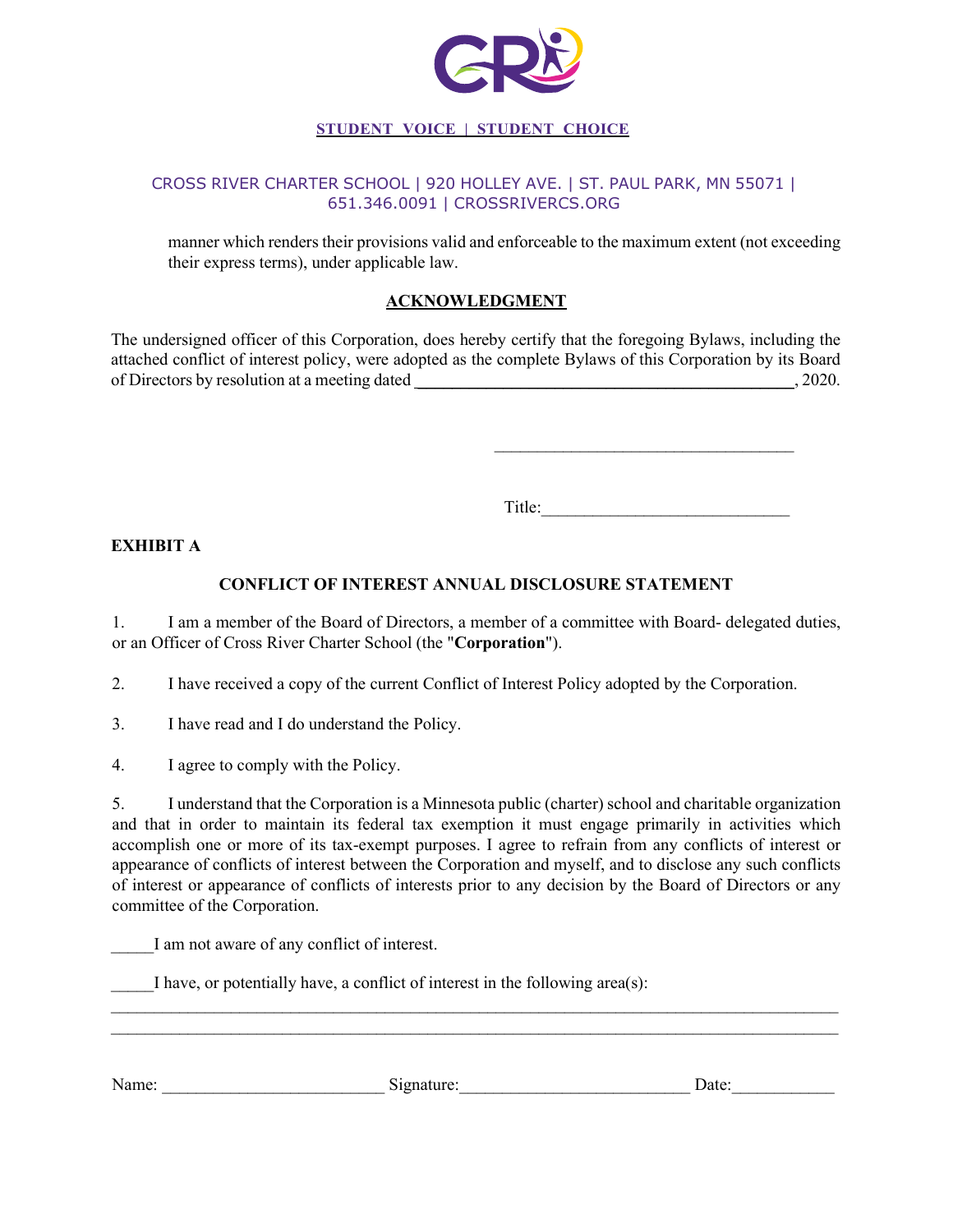

## CROSS RIVER CHARTER SCHOOL | 920 HOLLEY AVE. | ST. PAUL PARK, MN 55071 | 651.346.0091 | CROSSRIVERCS.ORG

# **EXHIBIT B**

# **CONFLICT OF INTEREST POLICY**

1. Purpose. The purpose of this policy is to observe state statutes regarding conflict of interest for charter school board members and to engage in charter school business activities in a fashion designed to avoid any conflict of interest or the appearance of impropriety.

2. General Statement of Policy. It is the policy of the charter school board to contract for goods and services in conformance with statutory conflict of interest laws and in a manner that will avoid any conflict of interest or the appearance thereof.

3. Conflict of Interest, Statutory Requirements. The board will update this policy regularly to ensure compliance with the current Minnesota statutory requirements regarding conflict of interest (Minn. Stat. §124E.07, subd.3 and 124E.14, which read as follows:

# *124E.07 Subd. 3(b) and (c) Membership Criteria*

*(b) An individual is prohibited from serving as a member of the charter school board of directors if (1) the individual, an immediate family member, or the individual's partner is a full or part owner or principal with a for-profit or nonprofit entity or independent contractor with whom the charter school contracts, directly or indirectly, for professional services, goods, or facilities; or (2) an immediate family member is an employee of the school. An individual may serve as a member of the board of directors if no conflict of interest exists under this paragraph, consistent with this section.* 

*(c) A violation of paragraph (b) renders a contract voidable at the option of the commissioner or the charter school board of directors. A member of a charter school board of directors who violates paragraph (b) is individually liable to the charter school for any damage caused by the violation.* 

### *124E.14 Conflict of Interest*

*(a) No member of the board of directors, employee, officer, or agent of a charter school shall participate in selecting, awarding, or administering a contract if a conflict of interest exists. A conflict exists when:* 

- *(1) the board member, employee, officer, or agent;*
- *(2) the immediate family of the board member, employee, officer, or agent;*
- *(3) the partner of the board member, employee, officer, or agent; or*
- *(4) an organization that employs, or is about to employ any individual in clauses (1) to (3).*